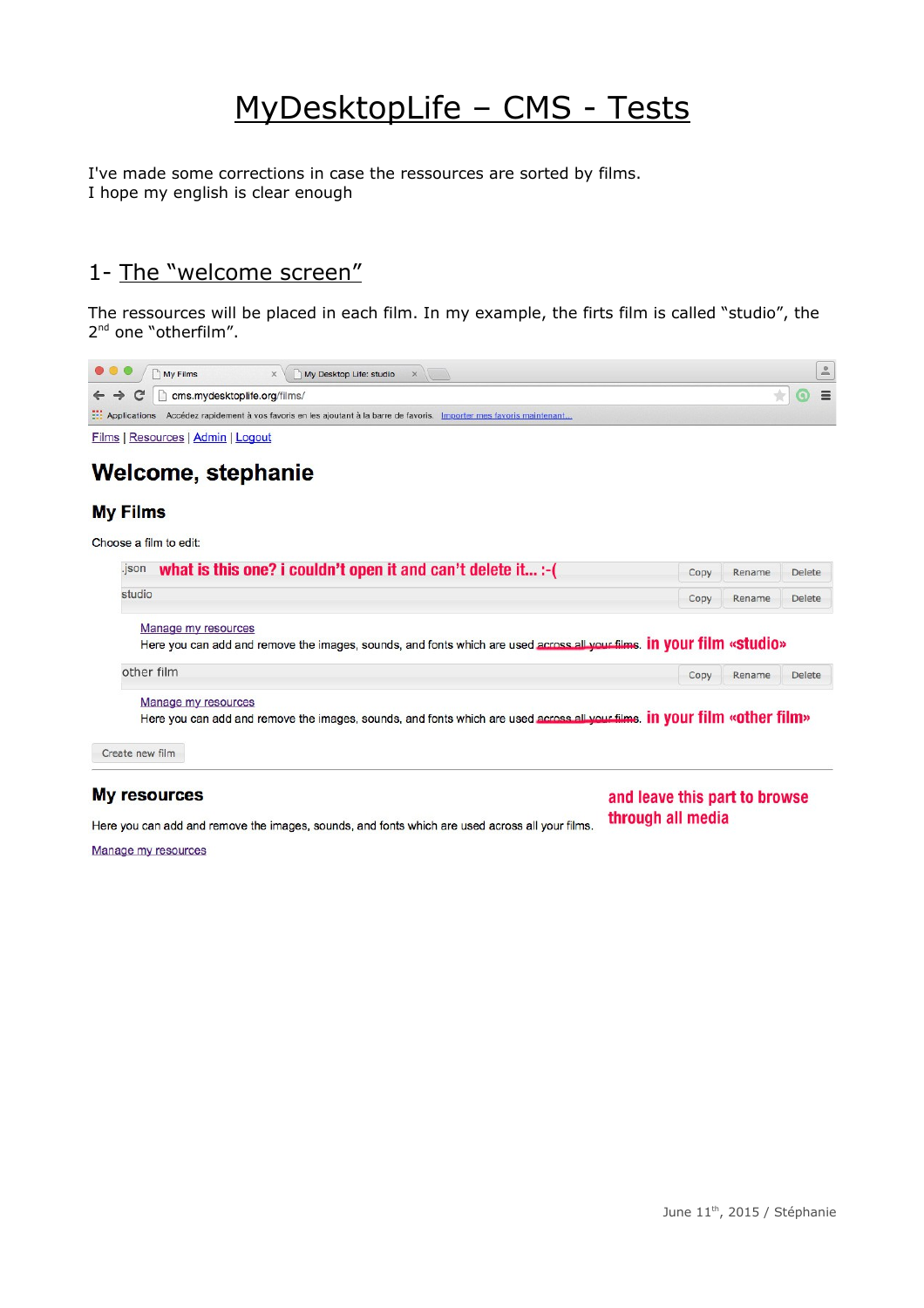### 2- The stage-screen

Next to the checkbox, one should write "hide" if the timeline and so are open, and "show" if they are not shown.

And the navigation to go back to the "welcome"-screen shoud be also created.

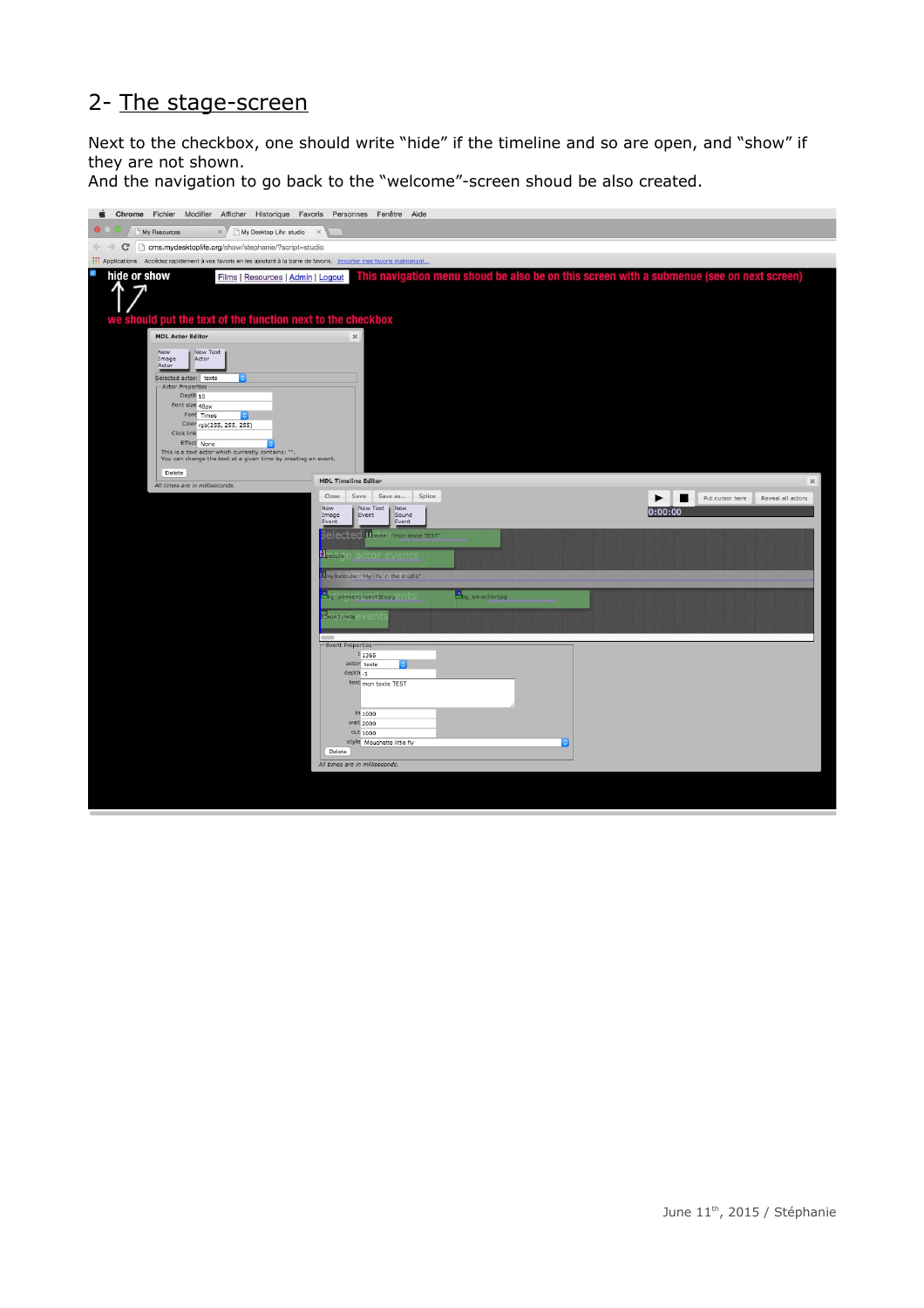#### The navigation with a sub-navigation

| My Resources<br>My Desktop Life: studio<br>$\times$<br>$\times$                                                          |
|--------------------------------------------------------------------------------------------------------------------------|
| C<br>cms.mydesktoplife.org/show/stephanie/?script=studio<br>n                                                            |
| :.: Applications Accédez rapidement à vos favoris en les ajoutant à la barre de favoris. Importer mes favoris maintenant |
| Films   Resources   Admin   Logout                                                                                       |
|                                                                                                                          |
| film «studio»<br>one can choose the film                                                                                 |
| film «other film»                                                                                                        |
|                                                                                                                          |
|                                                                                                                          |
| <b>MDL Actor Editor</b>                                                                                                  |
| $3\%$                                                                                                                    |
| New<br>New Text<br>Image<br>Actor<br>Actor                                                                               |
| Selected actor: texte<br>ା                                                                                               |
| Actor Properties<br>Depth <sub>10</sub>                                                                                  |
| Font size 48px                                                                                                           |
| Font Times<br>Color rgb(255, 255, 255)                                                                                   |
| Click link                                                                                                               |
| Effect None<br>This is a text actor which currently contains: "".                                                        |
| You can change the text at a given time by creating an event.                                                            |
| Delete<br><b>MDL Timeline Editor</b>                                                                                     |
| All times are in milliseconds.<br>Close<br>Save<br>Save as<br>Splice                                                     |
| New Text<br>New<br>New                                                                                                   |
| Event<br>Sound<br>Image<br>Event<br>Event                                                                                |
| Trexte: "mon texte TEST"<br>elected                                                                                      |
|                                                                                                                          |
|                                                                                                                          |
| Chrome<br>Fichier<br>Modifier<br>Afficher<br>Historique<br>Favoris<br>Personnes<br>Fenêtre<br>Aide                       |
| $\times$                                                                                                                 |
| My Desktop Life: studio<br>My Resources<br>×                                                                             |
| C<br>cms.mydesktoplife.org/show/stephanie/?script=studio<br>n                                                            |
| :.: Applications Accédez rapidement à vos favoris en les ajoutant à la barre de favoris. Importer mes favoris maintenant |
| Films   Resources   Admin   Logout                                                                                       |
| film «studio»                                                                                                            |
| one can choose the ressources sorted by films or «all»<br>film «other film»                                              |
| all                                                                                                                      |
|                                                                                                                          |
|                                                                                                                          |
| <b>MDL Actor Editor</b><br>$3\%$                                                                                         |
| New<br>New Text<br>Actor<br>Image                                                                                        |
| Actor                                                                                                                    |
| Selected actor: texte<br>း<br>Actor Properties                                                                           |
| Depth 10                                                                                                                 |
| Font size 48px<br>Font Times<br>C.                                                                                       |
| Color rgb(255, 255, 255)                                                                                                 |
| Click link<br>Effect None                                                                                                |
| This is a text actor which currently contains: "".<br>You can change the text at a given time by creating an event.      |
| Delete                                                                                                                   |
| <b>MDL Timeline Editor</b><br>All times are in milliseconds.                                                             |
| Close<br>Save<br>Splice<br>Save as                                                                                       |
| New<br>New Text<br>New<br>Image<br>Event<br>Sound                                                                        |
| Event<br>Event<br>Trexte: "mon texte TEST"<br>elected                                                                    |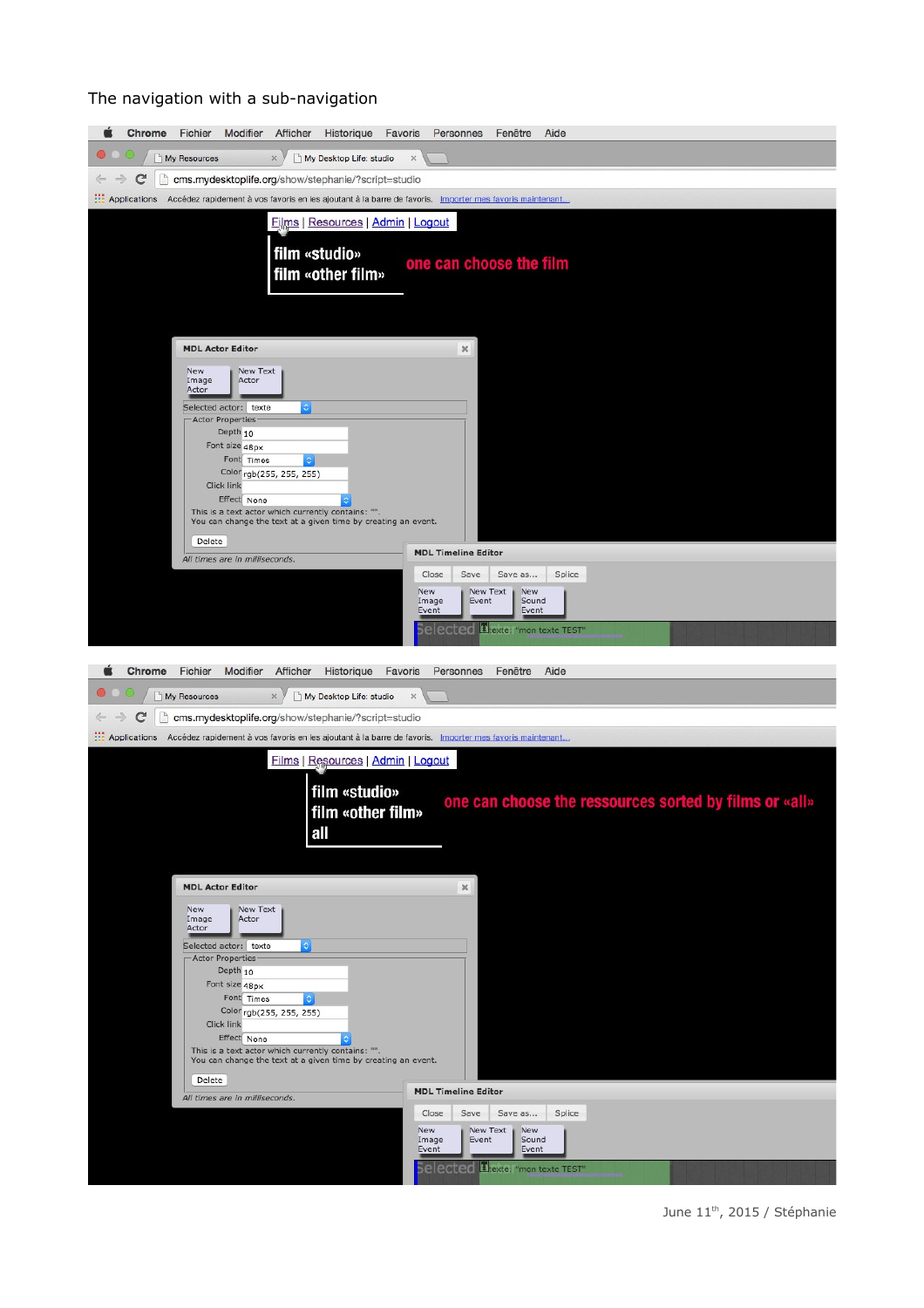# 3- Dropdown menu "selected actor"

Delete

All times are in milliseconds.

By default, the first actor of the list is selected. This is disturbing, because if it is the actor one wants to use, one doesn't understand that it has to be selected again. So it would be better to put "\_ select \_" as default. If the dropdown menu is opened, the actors are sorted by films.

| <b>MDL Actor Editor</b>                                                                                             | x                                                  |
|---------------------------------------------------------------------------------------------------------------------|----------------------------------------------------|
| New Text<br>New<br>Actor<br>Image<br>Actor                                                                          |                                                    |
| select<br>¢<br>Selected actor:                                                                                      | by default it shoud be                             |
| Actor Properties                                                                                                    | select » and<br>$\alpha$                           |
| Depth <sub>10</sub>                                                                                                 |                                                    |
| Font size 48px                                                                                                      | <b>NOT the first actor of</b>                      |
| Font Times<br>¢                                                                                                     |                                                    |
| Color rgb(255, 255, 255)                                                                                            | the list                                           |
| <b>Click link</b>                                                                                                   |                                                    |
| Effect None                                                                                                         |                                                    |
| This is a text actor which currently contains: "".<br>You can change the text at a given time by creating an event. |                                                    |
|                                                                                                                     |                                                    |
|                                                                                                                     |                                                    |
| Delete                                                                                                              |                                                    |
| All times are in milliseconds.                                                                                      |                                                    |
|                                                                                                                     | Close                                              |
|                                                                                                                     |                                                    |
| <b>MDL Actor Editor</b>                                                                                             | ×                                                  |
|                                                                                                                     | <b>MDL Timeline Eq</b><br>Cave                     |
| New Text<br><b>New</b>                                                                                              |                                                    |
| Actor<br>Image<br>Actor                                                                                             |                                                    |
|                                                                                                                     |                                                    |
| ٥<br>Selected actor:<br>select                                                                                      | opens the dropdown                                 |
| Actor Propert<br>current film name                                                                                  |                                                    |
| Depth {txt-name 1<br>txt-name 2                                                                                     | menue with all files                               |
| Font size<br>other film name                                                                                        | sorted by films                                    |
| Font<br>txt-name A                                                                                                  |                                                    |
| Color<br>txt-name B                                                                                                 |                                                    |
| <b>Click link</b><br>Effect<br>None                                                                                 | <b>Should be the same for</b><br>the image actors) |

**MDL Timeline Ed** Save Close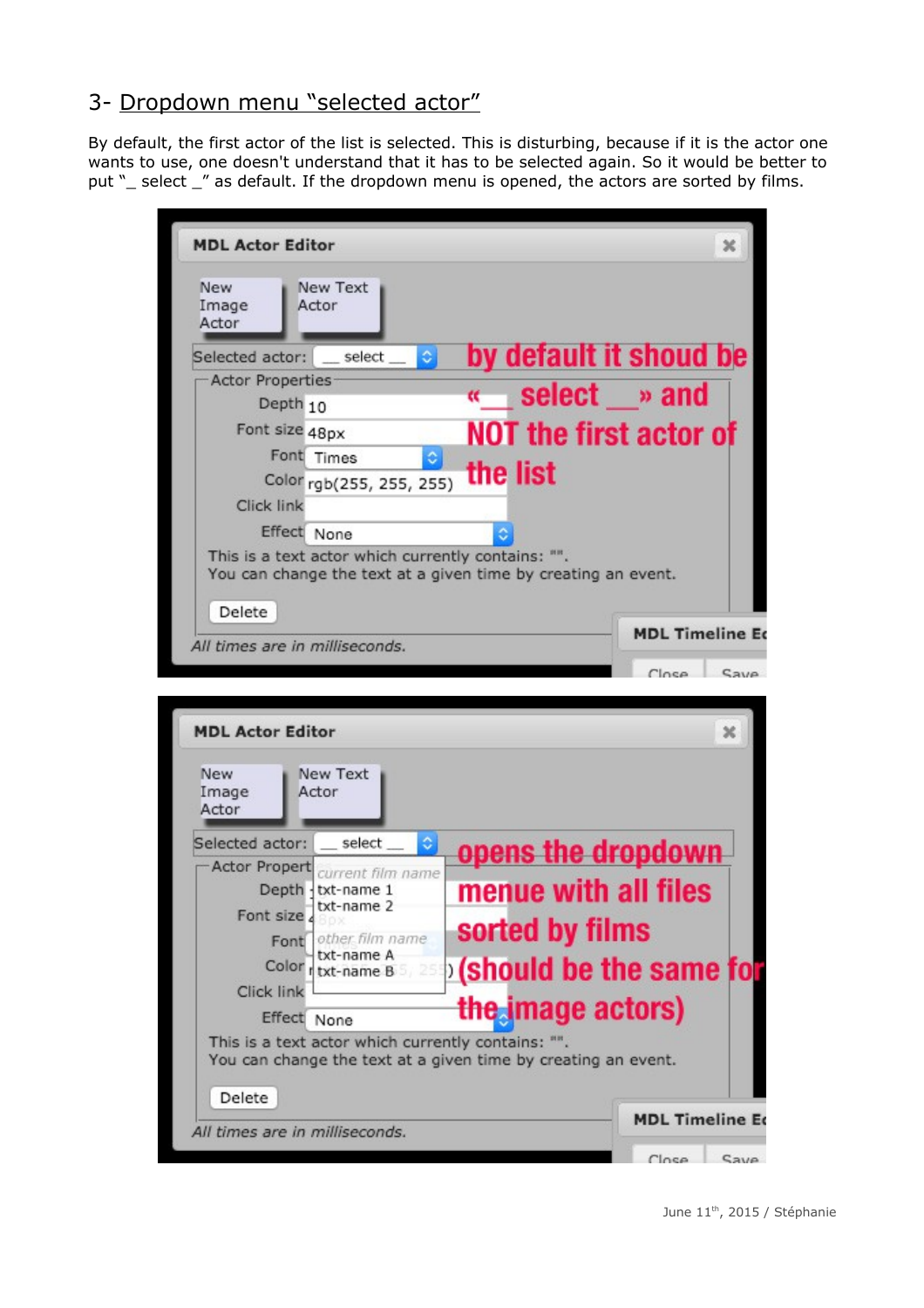### 4- Automatic save

I've seen that there is an "automatic save" as soon as one has done an action (for example, choosen a different font size, etc.). It would be better if one could visualize it (like on some CMS, even wordpress I think). A small icon would appear (+ line of text next to it) and disappear.

| New Text<br>New<br>Actor<br>Image<br>Actor                                                                                    |                    |  |
|-------------------------------------------------------------------------------------------------------------------------------|--------------------|--|
| Selected actor: _ select _<br>۰                                                                                               |                    |  |
| Actor Properties                                                                                                              |                    |  |
| Depth <sub>10</sub>                                                                                                           |                    |  |
| Font size 48px                                                                                                                | saved automaticall |  |
| Font Times<br>٥                                                                                                               |                    |  |
| Color rgb(255, 255, 255)                                                                                                      |                    |  |
| <b>Click link</b>                                                                                                             |                    |  |
| Effect None                                                                                                                   |                    |  |
| This is a text actor which currently contains: "".<br>You can change the text at a given time by creating an event.<br>Delete |                    |  |